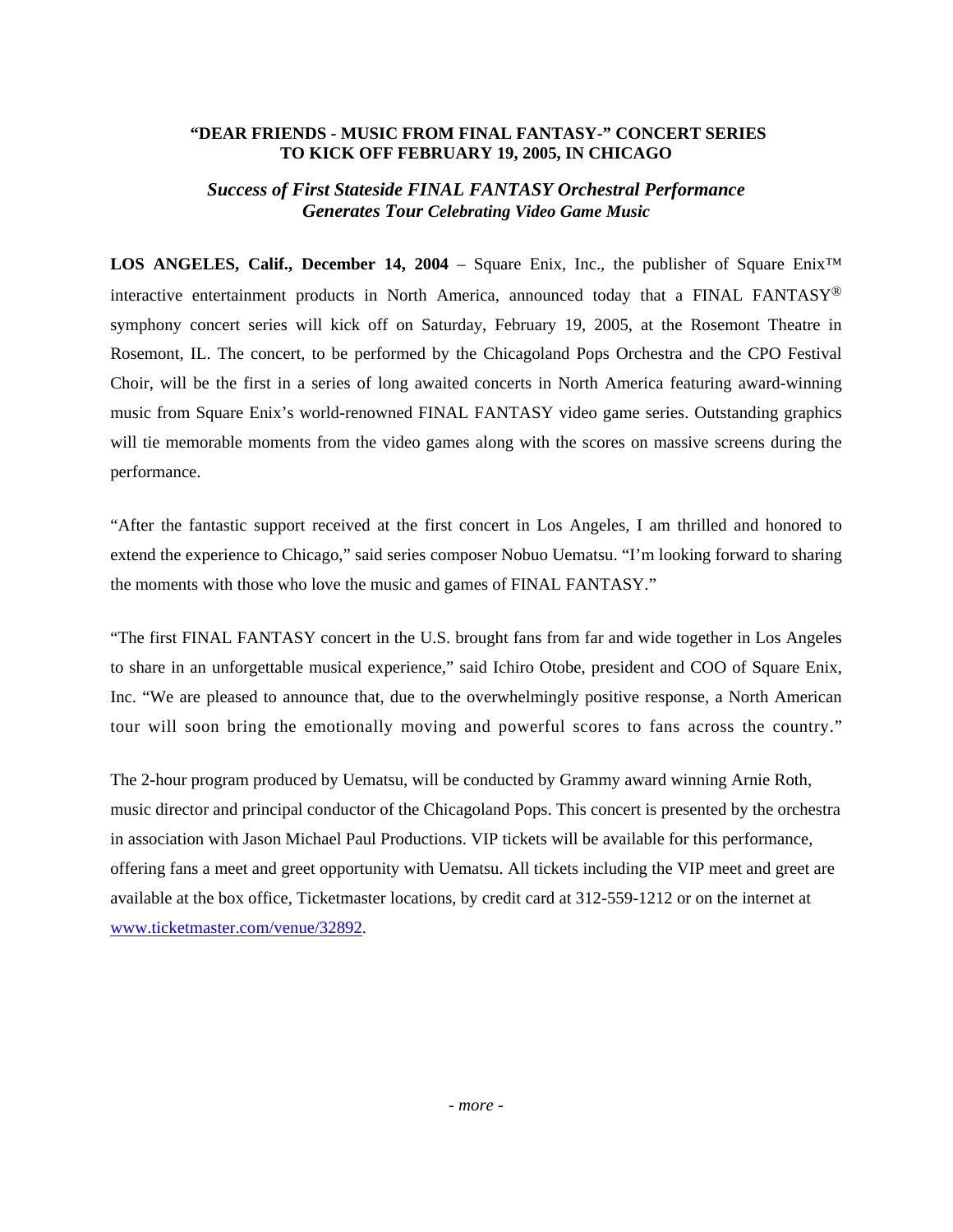Building upon the success of the 2002 FINAL FANTASY concert held in Japan, Square Enix announced a six-city, seven-show tour of Japan titled "Tour de Japon - Music from FINAL FANTASY-," for 2004. The first stateside concert, "Dear Friends -Music from FINAL FANTASY-," followed on May 10, 2004 at the Walt Disney Concert Hall in Los Angeles, CA and sold out in three days. It featured music from Square Enix's world-renowned FINAL FANTASY video game series, performed by the acclaimed Los Angeles Philharmonic and the Los Angeles Master Chorale. The positive reception of this performance gave rise to the U.S. concert series beginning next year.

Video game music has grown increasingly popular in the last few years. With the technology available in today's gaming consoles, video game music has moved beyond the stereotypical blips and bleeps of its predecessors and become far more sophisticated. Music plays an integral role in today's games, enhancing players' overall experience. While still a growing market, video game soundtracks are now sold in major outlets and include a variety of genres such as rock, hip-hop, electronica, classical compositions, and songs performed by popular artists. The FINAL FANTASY soundtracks, which are original compositions, have grown so popular that *Time* magazine named series composer Nobuo Uematsu a notable "Innovator" in its recent "Time 100: The Next Wave – Music" feature. Square Enix hopes to pioneer awareness and appreciation of not only its own musical creations, but also video game music throughout the industry.

### *About FINAL FANTASY*

FINAL FANTASY is one of the best-selling video game franchises in the world, with more than 60 million units sold worldwide. Created by Hironobu Sakaguchi, the first FINAL FANTASY was released in 1987 in Japan and 1990 in North America. Spanning multiple platforms, the long-running series has introduced the world of cinematic role-playing games (RPGs) to millions of gamers around the world. FINAL FANTASY XI, the first online title in the series, offers a persistent experience in a brand new universe that contains the award-winning visual content, innovative gameplay, and deep storyline that have become the series' hallmark. It is also the first cross-platform and cross-continent massively multiplayer online RPG (MMORPG); players from around the globe are connected to the same world regardless of whether they are using the PlayStation® 2 computer entertainment system or a personal computer.

# *About the Chicagoland Pops Orchestra*

The Chicagoland Pops is Chicago's only resident pop orchestra, a professional symphonic ensemble presenting an innovative blend of popular music, classical works and a variety of contemporary genres – rock, pop and jazz. The orchestra is made up of the area's finest musicians.